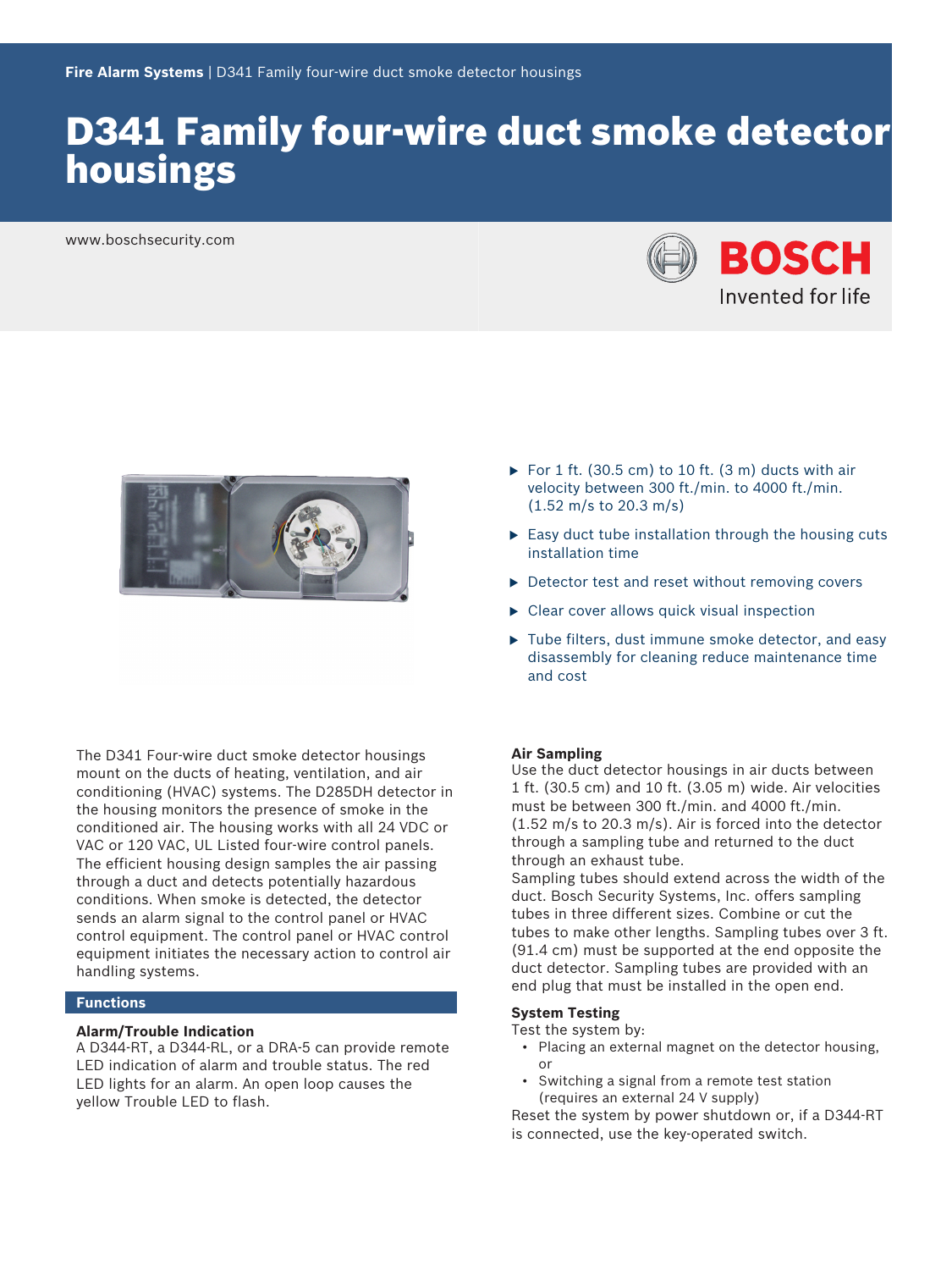# **Certifications and approvals**

| Region    |              | <b>Regulatory compliance/quality marks</b>              |
|-----------|--------------|---------------------------------------------------------|
| USA       | UL           | UL 268A, Smoke Detectors for Duct Ap-<br>plication      |
|           | <b>CSFM</b>  | see www.boschsecurity.com (the Bosch<br>website)        |
| Canada    | ULC.         | CAN/ULC-S529, Smoke Detectors for<br>Fire Alarm Systems |
| Hong Kong | <b>HKFSD</b> | J-500/C/030                                             |

# **Installation/configuration notes**

#### **Compatible Panels**

The D341 Four-wire duct smoke housings are compatible with all 24 VDC or VAC, or 120 VAC UL Listed control panels.

# **Remote Indicators**

NFPA 72 requires detectors have remote alarm indicators where duct smoke detectors are installed:

- in concealed locations
- is more than 10 ft. (3 m) above the floor
- where the detector's alarm indicator is not visible to responding personnel

The optional D344‑RT Remote test/indicator plate, D344‑RL Remote indicator plate, or DRA‑5 Remote indicator plate can satisfy this requirement.

#### **Power Considerations**

The detector housing provides one primary power source of 24 VDC, 24 VAC, or 120 VAC. Do not connect a high-voltage AC source and a low‑voltage AC/DC source to the same housing.

# **Technical specifications**

# **Electrical**

| Voltage,<br>operating                  | 20 VDC to 29 VDC, 24 VAC, or 120VAC                                                                                       |  |
|----------------------------------------|---------------------------------------------------------------------------------------------------------------------------|--|
| RMS ripple,<br>maximum                 | 25 percent of DC input                                                                                                    |  |
| Power-up time                          | 22 sec maximum                                                                                                            |  |
| Outputs                                |                                                                                                                           |  |
| Alarm                                  | Form A Normally Open (NO and C) contacts 0.5 A<br>at 24 VDC and 24 VAC, 0.1 A at 120 VAC                                  |  |
| Auxiliary                              | Two Form C Normally Open and Normally Closed<br>(NO and C and NC) contacts 10 A at 24 VDC,<br>24 VAC, 120 VAC, or 240 VAC |  |
| Trouble<br>٠                           | Form "A" Normally Open (NO/C) contacts 0.5 A at<br>24 VDC, 24 VAC, 0.1 A at 120 VAC                                       |  |
| Current Draw - Nominal Primary Voltage |                                                                                                                           |  |

| Condition | 24 VDC | 24 VAC | 120 VAC          | 230 VAC |
|-----------|--------|--------|------------------|---------|
| • Alarm   | 65 mA  | 200 mA | $110 \text{ mA}$ | $30m$ A |

| Current Draw - when connected to the D344-RL/D344-RT |                 |       |                  |                 |
|------------------------------------------------------|-----------------|-------|------------------|-----------------|
| $\cdot$ Trouble                                      | $15 \text{ mA}$ | 85 mA | $100 \text{ mA}$ | 25 mA           |
| $\cdot$ Standby                                      | $15 \text{ mA}$ | 85 mA | $100 \text{ mA}$ | $25 \text{ mA}$ |

| Condition                                | 24 VDC            | 24 VAC           | <b>120 VAC</b>   | 230 VAC          |
|------------------------------------------|-------------------|------------------|------------------|------------------|
| Alarm                                    | $15 \text{ mA}$   | 0 <sub>m</sub>   | 0 <sub>m</sub> A | 0 <sub>m</sub> A |
| Standby                                  | 10 <sub>m</sub> A | 0 <sub>m</sub> A | 0 <sub>m</sub> A | 0 <sub>m</sub> A |
| • Trouble                                | 10 <sub>m</sub> A | 0 <sub>m</sub> A | 0 <sub>m</sub> A | 0 <sub>m</sub> A |
| $\cdot$ Alarm and<br>Remote<br>Coil (ON) | 150 mA            | 150 mA           | $25 \text{ mA}$  | $20 \text{ mA}$  |

# **Environmental**

| Relative humidity         | 0 to 95%, non-condensing                                                                                                                   |
|---------------------------|--------------------------------------------------------------------------------------------------------------------------------------------|
| Temperature,<br>operating | +32°F to +120°F (0°C to +49°C)<br>For UL Listed requirements, the operating<br>temperature is +32°F to +100°F (0°C to +<br>$37.8^{\circ}C$ |

#### **Mechanical**

| Package<br>Dimensions<br>(LxWxH) | 19.6 in. x 7.6 in. x 8 in. (49.8 cm x 19.2 cm x<br>$20.2 \text{ cm}$ )     |
|----------------------------------|----------------------------------------------------------------------------|
| Product<br>Dimensions<br>(LxWxH) | 15.5 in. x 4.25 in. x 6.5 in. (39.5 cm x 11 cm x<br>$16.5 \,\mathrm{cm}$ ) |
| Material                         | High-impact fire-retardant polymer plastic                                 |
| Weight<br>Gross<br>Net           | 4.67 lb. $(2.11 \text{ kg})$<br>4.07 lb. $(1.84 \text{ kg})$               |

# **Trademarks**

All hardware/software product names used in this document are likely to be registered trademarks and must be treated accordingly.

#### **Ordering information**

# **D341 Duct detector housing, 4-wire 24/120V**

Four-wire duct detector housing that works with all 24 VAC/VDC or 120 VAC UL Listed four-wire control panels.

Order number **D341**

# **D341P Duct detector kit, 4-wire 24/120V**

Kit comes with a D341 Four‑wire Duct Smoke Detector Housing, a D285DH Photoelectric Duct Smoke Detector Head, and a D344-1.5 Sampling Tube. Order number **D341P**